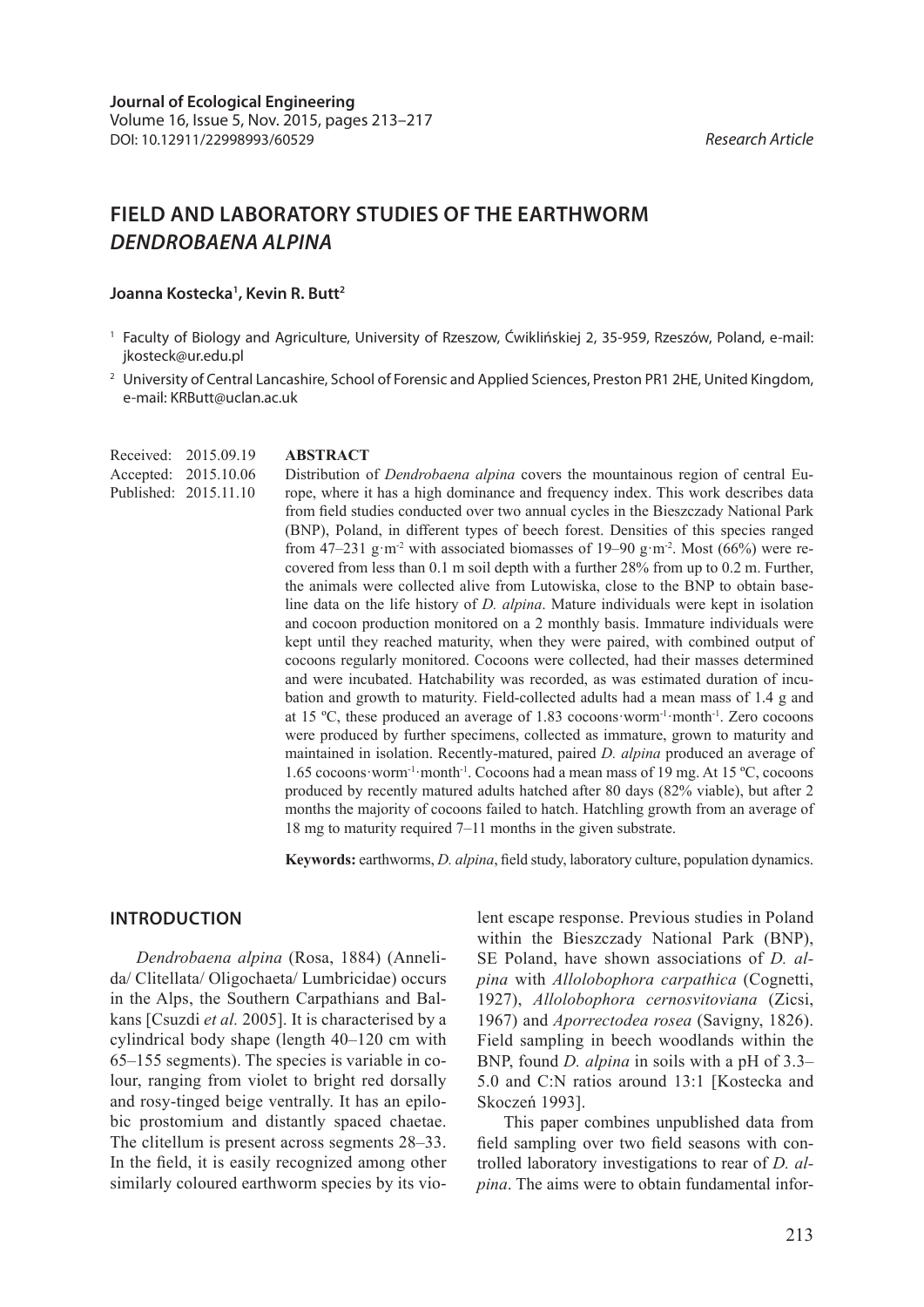mation on population dynamics and specific data on aspects of life history of this species.

## **MATERIAL AND METHODS**

## **Field sampling**

Work was conducted in four areas of Carpathian beech (*Fagetum carpathicum*) woodland within the BNP in the vicinity of Ustrzyki Górne in the years of 1986–1987 (unpublished data). Each of the four sites (sub-assemblies of the beech woodland) was classified according to a homogenous ground flora community cover: 1 – *F. c. festucetosum drymejae*; 2 – *F. c. typicum*; 3 – *F. c. lunarietosum*; 4 – *F. c. allietosum*. Sampling, over two field years was during the months of May to November, when access to field sites is possible. Within each site and on all occasions, 5 samples were taken. Soil blocks 0.25×0.25×0.2 m were dug out and the soil was inspected by hand sorting, with specimens from deeper layers extracted with a 0.4% formalin solution. Collected specimens were preserved in 4% formalin in the field for later identification. The relative contribution of *D. alpina* (Figure 1) to the total earthworm community at each site was determined. Mean densities and masses for *D. alpina* at the given sampling sites were also calculated. Earthworms densities between sites were compared using ANOVA with a post hoc HSD Tukey's test.

#### **Laboratory monitoring**

In June 2008, live specimens of *D. alpina* were collected by digging and hand-sorting of soil from beech-dominated forest soils near Lutowiska (N 49º 17.11' E 22º 40.91') close to the BNP. These mature and immature animals  $(n = 36)$  were transported to the laboratory in native soils for examination of life history traits. To obtain maximum data, the animals were treated as described by Butt and Grigoropoulou [2010]. Initially, each one was examined, identified as closely as possibly, had stage of development and mass recorded. Each was then individually housed in a  $0.4 \text{ dm}^3$ plastic container with a small proportion of native soil supplemented with Kettering loam and surface fed with dried and re-wetted horse manure [Lowe and Butt 2005]. These animals were maintained at 15 ºC in temperature-controlled chambers and initially monitored on a monthly basis. Masses were recorded and, if clitellate at time of collection, the soil in which the earthworm was kept was wet-sieved for cocoons (sieves of 4.0, 2.8 and 2.0 mm). Thereafter, fresh Kettering loam and food was provisioned. Immature animals were maintained in isolation until maturity was reached and then for 2 months beyond this. After maturation the soil in which the animals were kept was also wet-sieved to check for any cocoon production from unmated individuals. After this, *D. alpina* that had matured in the laboratory were put together ( $n = 9$  pairs) in 0.4 dm<sup>3</sup> containers and sampled monthly for cocoons over a period of 15 months as previously described.

Collected cocoons were placed on moistened filter papers within 9 cm diameter Petri dishes at 15 ºC, after cocoon masses (blotted dry) were recorded. Cocoons were monitored on a regular basis and date of hatching success, the number of hatchlings emerging and hatchling masses were recorded. The length of incubation was calculated as time required to hatch after collection plus half of the elapsed time since previous cocoon collection. Selected hatchlings were



**Figure 1.** *D. alpina* earthworm; photos of the same individual – a mature specimen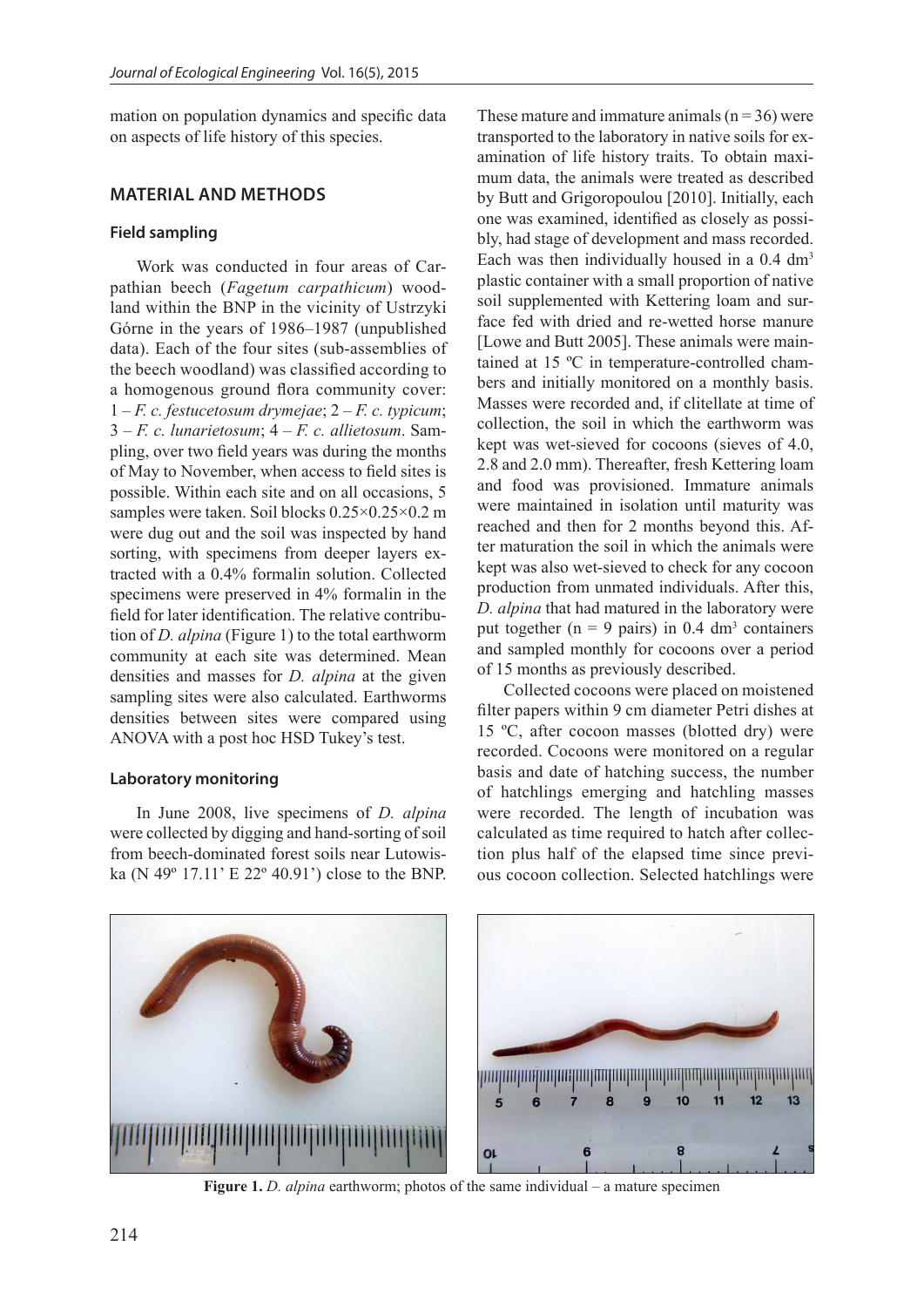monitored for growth. Individuals  $(n = 10)$  were kept in 0.4 dm<sup>3</sup> containers with a substrate of Kettering loam mixed with processed horse manure. These were monitored on a monthly basis over a period of 8 months.

#### **RESULTS**

Field data showed *D. alpina* to be present at all of the sampled sites. Figures 2a and 2b show recorded densities and biomasses, respectively over the sampling period. Of 13 earthworm species collected, *D. alpina* was one of only three to occur in large numbers at all sites investigated along with *A. cernosvitoviana* and *A. carpathica*. Chosen attributes of *D. alpina* from the four field sites are provided in Table 1. The density of *D. alpina* at *Fagetum carpathicum allietosum* differed significantly from that at the other sites ( $p < 0.05$ ).

The majority (66%) of *D. alpina* were collected from soil depths of less than 0.1 m, with a further 28% to 0.2 m. During October and November sampling numbers obtained from handsorting at all sites were much lower in the upper levels than earlier in the year, due to the earthworms descending deeper into the soil and entering a resting state, where they protect themselves against adverse environmental conditions and do not react to extraction from deeper soil layers.

Mature *D. alpina*, field-collected in 2008, had a mean mass of 1.4 g ( $n = 6$ ). These produced cocoons from the outset and averaged 1.83 cocoons worm-1·month-1 over 21 months at 15 ºC. Fieldcollected immature specimens, grown to maturity in the laboratory (at 0.95 to 1.4 g) produced no cocoons when maintained in isolation over a two month period. However, when paired these recently matured adults (mean mass 1.32 g) produced 1.65 cocoons worm<sup>-1</sup> month<sup>-1</sup> (9 pairs over a period of 15 months). It is worth noting that all but two of



**Figure 2.** Dynamics of *Dendrobaena alpina* density (a) and biomass (b) at four differing sites of *Fagetum carpathicum* near Ustrzyki Górne over 2 sampling years; Bars present sites from the left to right: *Fagetum carpathicum festucetosum* (site I); *F.c. typicum* (site II); F.c. *lunarietosum* (site III); *F.c. allietosum* (site IV)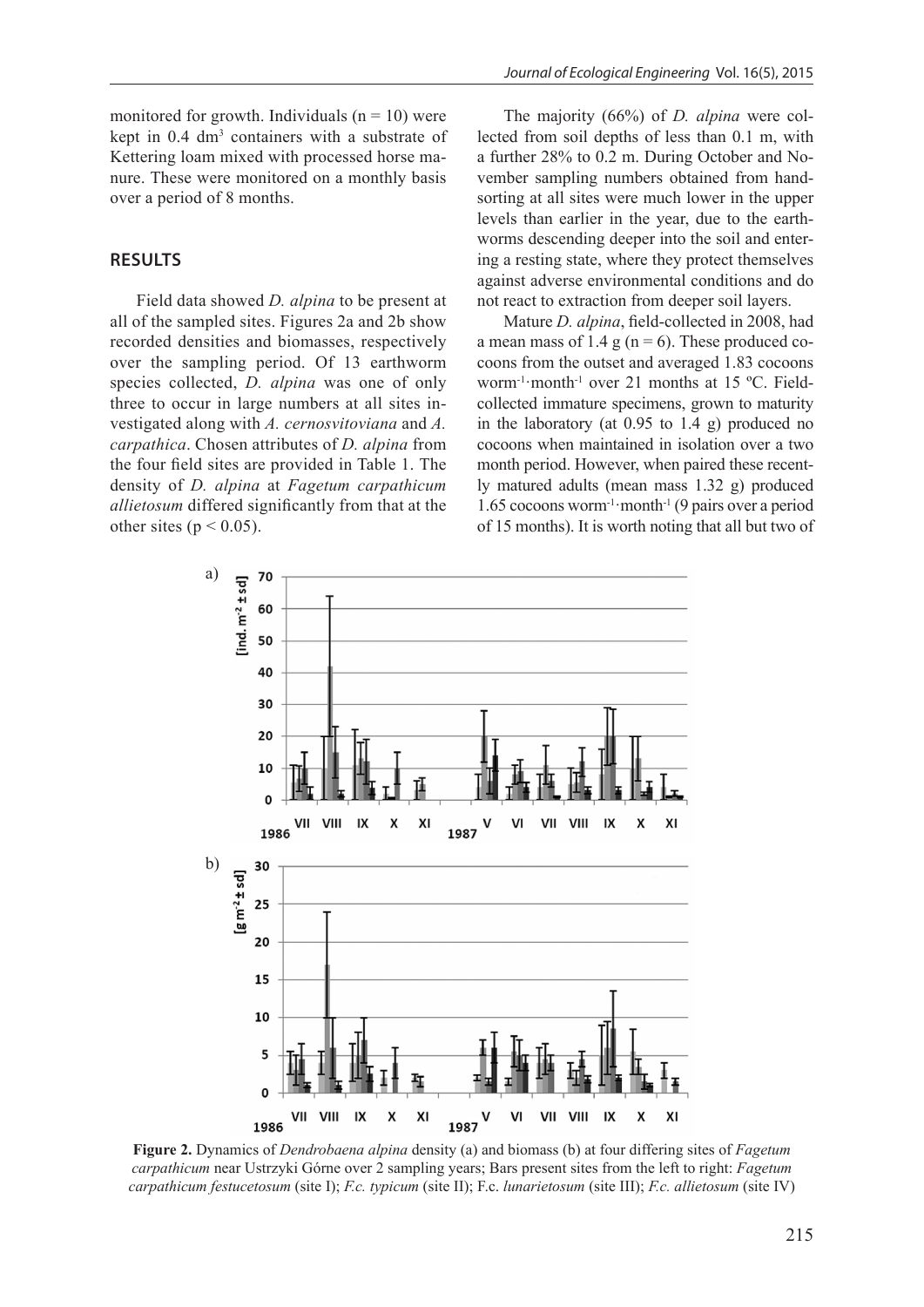| Characteristics                                         | Fagetum carpathicum          |                               |                                |                         |
|---------------------------------------------------------|------------------------------|-------------------------------|--------------------------------|-------------------------|
|                                                         | festucetosum                 | typicum                       | lunarietosum                   | allietosum              |
|                                                         | (site I)                     | (site II)                     | (site III)                     | (site IV)               |
| Mean biomass of clitellate Specimens [g]                | 0.99                         | 1.01                          | 0.72                           | 0.78                    |
| Mean biomass of specimens with tubercula pubertatis [g] | 0.67                         | 0.82                          | 0.54                           | 0.71                    |
| Dominance [%]                                           | 56.0                         | 36.0                          | 24.8                           | 11.4                    |
| <b>Frequency</b> [%]                                    | 43.1                         | 61.1                          | 37.5                           | 20.4                    |
| Density [ind. · m <sup>-2</sup> ]                       | $73.7 \pm 52.0$ <sup>a</sup> | $163.2 \pm 76.3$ <sup>a</sup> | $233.1 \pm 125.1$ <sup>a</sup> | $47.4 \pm 20.9^{\circ}$ |
| Mean biomass $\lceil q \cdot m^{-2} \rceil$             | $24.30 \pm 25.90$            | $66.18 \pm 30.23$             | $89.56 \pm 75.02$              | $18.94 \pm 8.95$        |

**Table 1.** Selected attributes of *Dendrobaena alpina* from field sampling in *Fagetum carpathicum* near Ustrzyki Górne averaged across 2 sampling years

Different letters in a row denote significant differences ( $p$ < 0.05).

the animals collected from the field proved to be *D. alpina*. The exceptions were two very small (at time of capture) *Lumbricus terrestris* L*.*, but initial growth rate and lack of a "wriggling" escape response soon confirmed their identity.

*D. alpina* cocoons were yellow in colour and ovoid in shape  $(4\times3$  mm) with a mean mass of 19 mg (range from 14 to 26 mg) ( $n = 178$ ). At 15<sup>o</sup>C, cocoons produced by recently matured adults during the first 2 months of production, hatched after a period calculated as 81 days with a hatching success rate of 82%. Cocoons produced after this time, although showing embryo development through the translucent cocoon, mainly failed to hatch. On emergence, hatchlings had a mean mass of 18 mg, 100% of cocoons produced a single wormling. Growth to maturity is shown in Figure 3. Maturity was normally reached after 7 to 8 months (at around 1.2 g) with the acquisition of a fully developed clitellum, although some individuals took 11 months to reach this stage. Tubercula pubertatis were developed after a period of 5 months.

#### **DISCUSSION**

The Bieszczady Mountains in Poland are rich in earthworms species with 21 recorded from beech forest and meadows [Dumnicka and Kostecka 2000]. *D. alpina* abundance peaked here in July of one year followed by September the following. This compares with the results for the same species from the Apuseni Mountains of Romania in the western Carpathians, where peaks in abundance and biomass were in August [Pop and Pop 2004]. In the Bieszczady region, *D. alpina* is an important earthworm species (dominance – min.  $11.4$  – max. 56.0%; frequency – min. 20.8 – max. 61.1% at different sites). As POP *et al.* [2007] reported, *D. alpina* (and very similar earthworm species) has a dominant role in building up thick (10–12 cm) black organic part of soil horizons, being present in soils of different types: humico-silicatic, rendzina, acid black or podzolic brown soils, with raw or moder humus.

Data concerning the density of this earthworm in beech forests in the Bieszczady Moun-



**Figure 3.** Laboratory growth of hatchling *Dendrobaena alpina* at 15 ºC in a mixture of soil and dried, ground horse manure